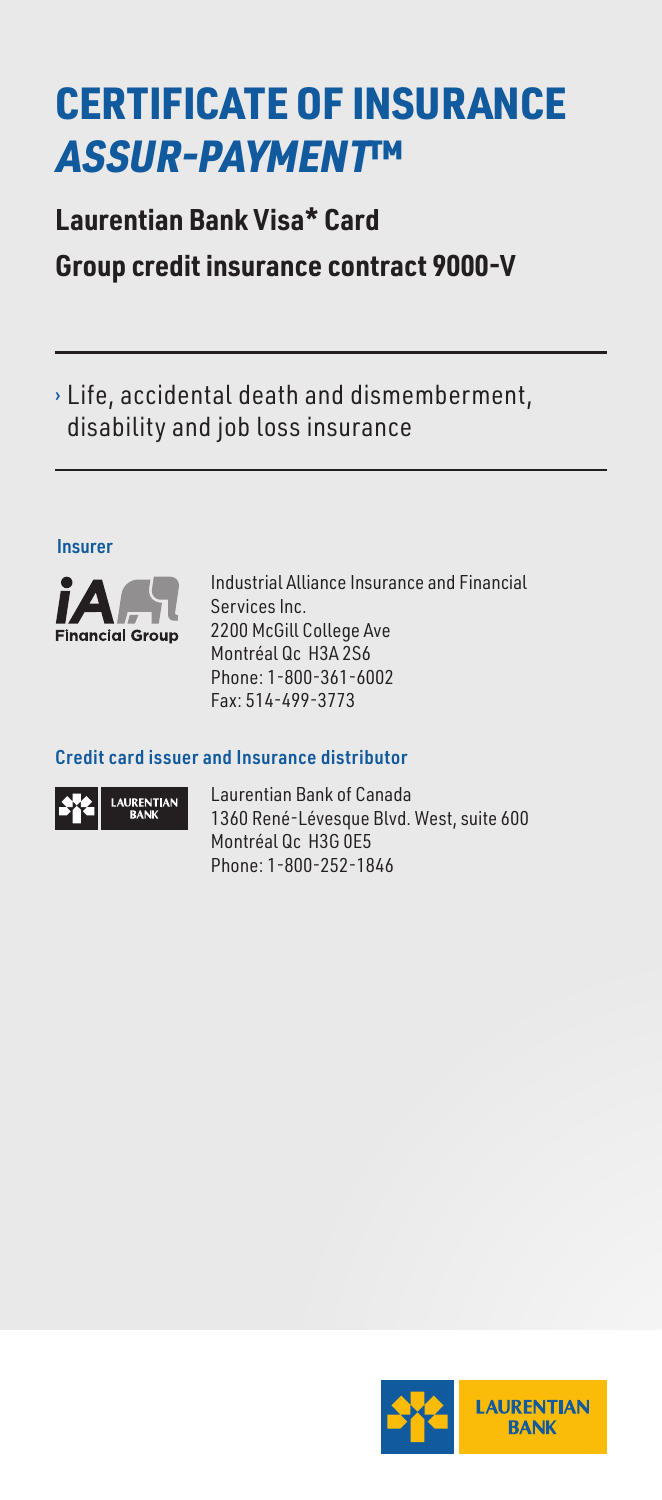**For the purposes of this certificate, the masculine form includes the feminine unless a different meaning is required from the context. In addition, the singular shall include the plural where required.**

#### **Keep this insurance certificate and welcome letter.**

These documents constitute your insurance contract. They describe, in detail, your protection in case of death, disability or job loss and how to submit a claim.

#### **Pay attention to the definitions.**

The words in *bold and italics* have a very specific meaning. Please read Section 1. *Definitions* to fully understand your coverage.

#### CONTACT US

General Information: 1-800-252-1846

 If you wish to obtain additional information on this insurance or any other product or service offered by the Laurentian Bank.

Submit a claim: 1-800-361-6002

Please read Section 7. *Submitting a claim* to learn about the deadlines and the applicable process.

# **GENERAL CONDITIONS, APPLICABLE TO ALL INSURANCE BENEFITS**

#### 1. DEFINITIONS

of the product or service offered by the Laurentian Bank.<br>
Int a claim: 1-800-361-6002<br>
se read Section 7. Submitting a claim to learn about the<br>
lines and the applicable process.<br> **SAMPLICABLE TO ALL**<br> **INSURANCE BENEFITS** Unless indicated otherwise, terms used herein retain their usual meaning. However, the terms in bold and italic in this document have the following meanings:

Accident: bodily injury which is certified by a *Physician* and results directly from a sudden and unforeseen external cause, and independently from any *Illness* or any other cause. Such injury must occur while the insurance is in effect.

Account Statement Date: the statement date that appears on the monthly account statement sent to the *Primary Cardholder* of the *Credit Account*.

Balance: the amount required (excluding any overdue amount) to release the *Insured Person* in full of any financial obligation towards the *Contract Holder* in relation to the *Credit Account* identified in the insurance application and the welcome letter, including *Regular Transactions*, *Deferred Payment Financing*, even during the deferred period, and any *Equal Billing Financing*.

Contract Holder: Laurentian Bank of Canada.

Credit Card: Laurentian Bank Visa credit card approved for this insurance by the *Contract Holder* and the *Insurer* and identified on the welcome letter accompanying this certificate of insurance.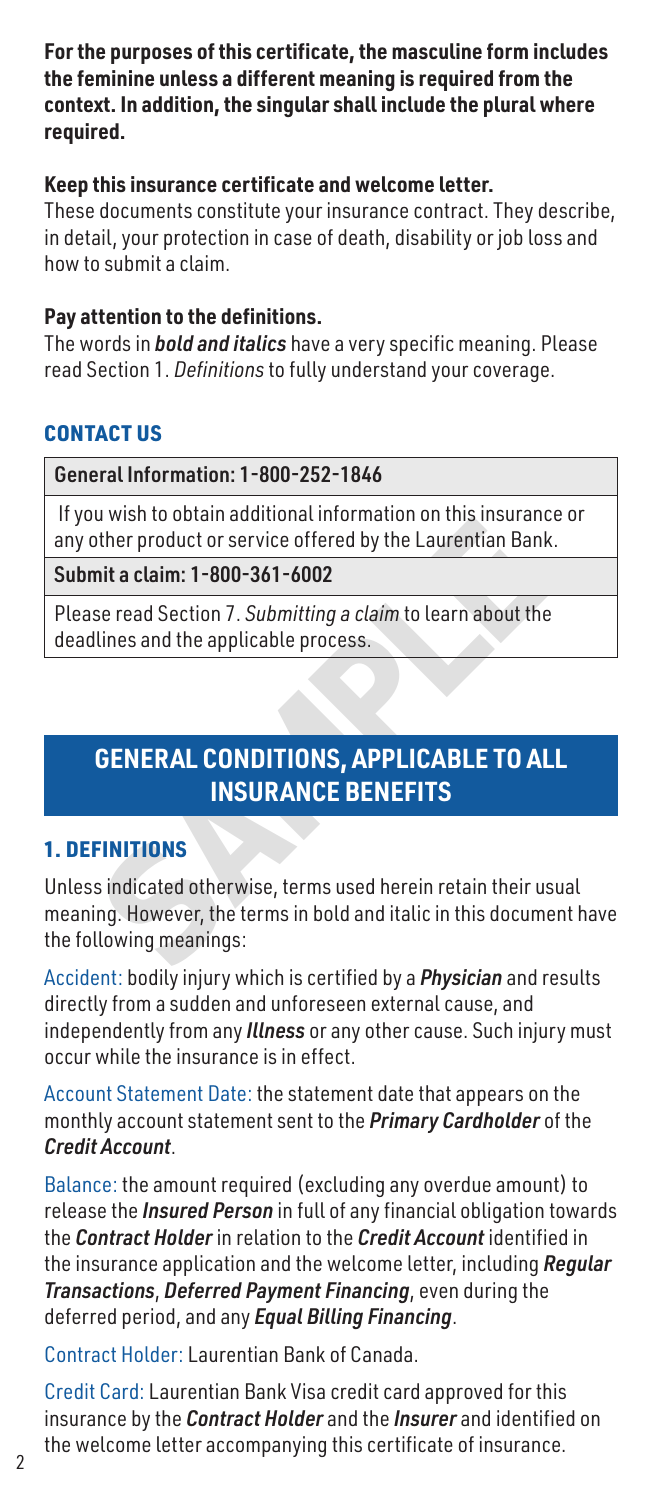Credit Account: variable credit granted to one or more natural persons as the holder of the *Credit Card*.

Deferred Payment Financing: the purchase of a good or service by *Credit Card* and for which payment is deferred for a period determined at the time of purchase, if indicated on the *Credit Account* statement.

Disability: for an *Insured Person* who performed at least 20 hours of *Gainful Employment* during each of the four weeks immediately prior to the onset of Disability, a state of incapacity resulting from an *Illness* or *Accident*, which requires ongoing medical care, and which:

- › during the first twelve months, completely prevents the *Insured Person* from performing each and every usual task of his primary occupation;
- $\cdot$  if it lasts more than twelve months, after the first twelve months, completely prevents the *Insured Person* from performing any work that would allow him to receive at least 60% of the regular salary he received prior to his *Disability*, regardless of whether or not such work is available in the area where the *Insured Person* lives.

The *Illness* or injuries resulting from the *Accident*, as well as the *Insured Person's* incapacity, must be certified by a *Physician*.

Equal Billing Financing: the purchase of a good or service by *Credit Card*, the cost of which is payable through equal, consecutive monthly payments determined at the time of purchase, if indicated on the *Credit Account* statement.

ceived prior to his *Disability*, regardless of whether or not<br>work is available in the area where the *Insured Person* liveness or injuries resulting from the *Accident*, as well as the<br>*Iness* or injuries resulting from Gainful Employment: work for which the *Insured Person* receives a salary from his employer, or work for which he is paid as a selfemployed worker for the performance of work or the provision of services.

Health Care Professional: any health care professional who is a member in good standing of his professional corporation or association, and who operates within the limits of his abilities, as defined by law.

Illness: any health deterioration which requires continuous and curative care by a *Physician*.

#### Insured Person:

› the *Primary Cardholder* who meets the eligibility criteria for insurance provided for in Section 2. *Eligibility Conditions* and who enrolled in the insurance in accordance with Section 3. *Enrolment and commencement of the insurance*; and

› any other natural person in whose name the *Credit Account* is established in addition to the *Primary Cardholder* and who meets the eligibility criteria for insurance defined in Section 2. *Eligibility Conditions*.

Insurer: Industrial Alliance Insurance and Financial Services Inc.

Job loss: the involuntary loss of a permanent, non-*Seasonal Job* representing at least 20 paid hours a week and insurable according to Human Resources Development Canada, i.e. which requires contributions to the Employment Insurance plan.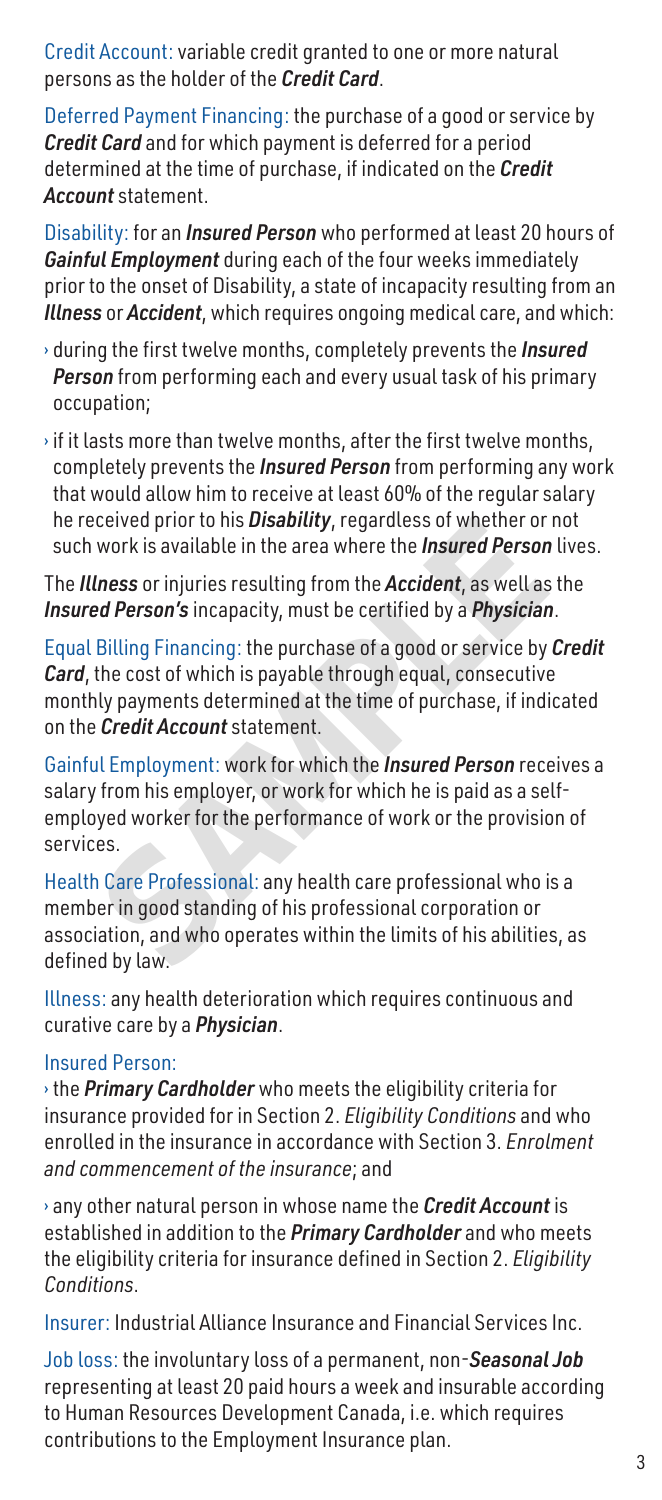Furthermore, the *Insured Person* must have performed this job for the same employer for at least four consecutive months immediately prior to the *Job Loss*, and must be entitled to Employment Insurance benefits.

Leave: vacation with or with out pay or leave of absence without pay granted by the employer at the request of the *Insured Person*, as well as sick leave, maternity or adoption leave, parental leave or personal leave (death, marriage, moving, jury duty).

Loss of Use or Dismemberment: the permanent severance of a limb or total and permanent loss of use. "Loss of one eye" means the total and permanent loss of sight in one eye. "Loss of one hand or one foot" means the total and permanent loss of use of one hand or one foot, including the wrist and ankle joint.

Primary Cardholder: *Cardholder* identified as the *Primary Cardholder* on the welcome letter.

sponds to the minimum monthly payment due for *Regular*<br>**Sample 15 and Billing financing** and **Deferred Payment**<br>**Cring,** if applicable, as indicated on the **Credit Account**<br>
nent (excluding any overdue amount).<br>
Lian: a Minimum Payment: for the purposes of this insurance this payment corresponds to the minimum monthly payment due for *Regular Transaction*, *Equal Billing financing* and *Deferred Payment Financing*, if applicable, as indicated on the *Credit Account* statement (excluding any overdue amount).

Physician: a person legally accredited and authorized to practice medicine within the scope of his accreditation.

Regular Transaction: a cash advance or the purchase of a good or service by *Credit Card*, excluding purchases subject to *Deferred Payment Financing* or *Equal Billing Financing*.

Seasonal Job: job which, due to its nature, is performed only during certain periods and which provides work for less than nine months of the year.

# 2. ELIGIBILITY CONDITIONS

The following criteria must be met on the effective date of the insurance:

- › Be between ages 18 and 64 inclusively;
- › Be a resident of Canada; and

› Be a *Credit Card* holder

## 3. ENROLMENT AND COMMENCEMENT OF THE INSURANCE

Only the *Primary Cardholder* may, if he meets the criteria defined under Section 2. *Eligibility Conditions*, enroll in this insurance by completing the enrolment form, or by giving his verbal consent to the *Contract Holder* or to its authorized agent.

The insurance takes effect on the date of the enrolment in the Assur-payment™ contract.

## 4. PREMIUM

The premium is determined based on the total *Balance* indicated on the *Credit Account* statement up to the maximum insured *Balance* defined in Section 6. *Maximum sum insured*.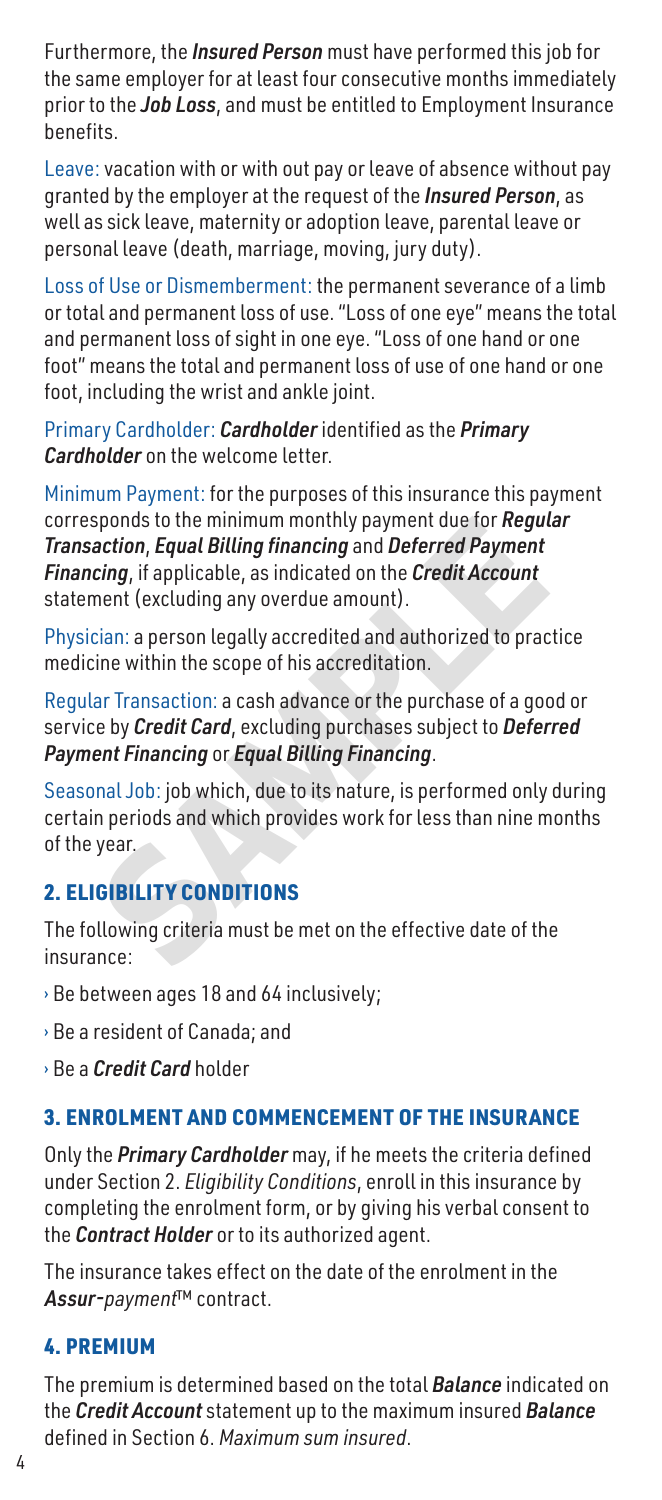The premium is established for the coverage of the *Primary Cardholder*. In addition to the *Primary Cardholder*, any other *Insured Person* considered to be a cardholder of the same *Credit Card*, is insured free of charge.

However, no premium associated with the *Balance* of a *Deferred Payment Financing* is billed during the deferred period.

The first premium is determined on the *Account Statement Date* that immediately follows the enrolment of the insurance. The premiums are payable monthly as long as the insurance is in effect and are billed on the account statement following the month during which they are calculated.

The premium rate is not guaranteed and does not vary based on one *Insured Person*'s claim.

## 5. WAIVER OF PREMIUM

Its, the *Insurer* Temburses the *Contract Houser* Inditing it<br>trion of the premium paid which is associated to the<br>able sum insured. The *Contract Holder* then credits such<br>ursement to the *Insured Person's Credit Account* When benefits are paid under the *Disability* or *Job loss* insurance benefits, the *Insurer* reimburses the *Contract Holder* monthly for the portion of the premium paid which is associated to the applicable sum insured. The *Contract Holder* then credits such reimbursement to the *Insured Person's Credit Account*.

## 6. MAXIMUM SUM INSURED

The insured *Balance* can not exceed \$15,000.

The maximum sum insured for all *Insured Persons* is \$15,000 under this certificate of insurance and for all benefits.

The additional amount equal to the sum insured, payable in case of an accidental death as described under section 17. *Benefits*, is excluded from the maximum sum insured calculation.

The monthly benefit for all *Insured Persons* is \$750 under this certificate of insurance and for all benefits.

# 7. SUBMITTING A CLAIM

Life insurance benefit: A notice of claim must be submitted to the *Insurer* no later than one year after the date of death and must include the supporting documents required by the *Insurer*.

Accidental dismemberment, disability and job loss insurance benefits: A notice of claim must be submitted to the *Insurer* within 30 days of the date of the event. Written proof with the necessary back up documentation must be submitted within 90 days of the event.

If a notice, or a written proof of claim that would be satisfactory to the *Insurer* is submitted outside the prescribed timeframe, the claim will still be valid if the notice, or written proof of claim is submitted within a reasonable timeframe within a year of the date on which the event occurred, and if it is established that it was reasonably impossible to submit the notice or written proof of claim within the prescribed timeframe.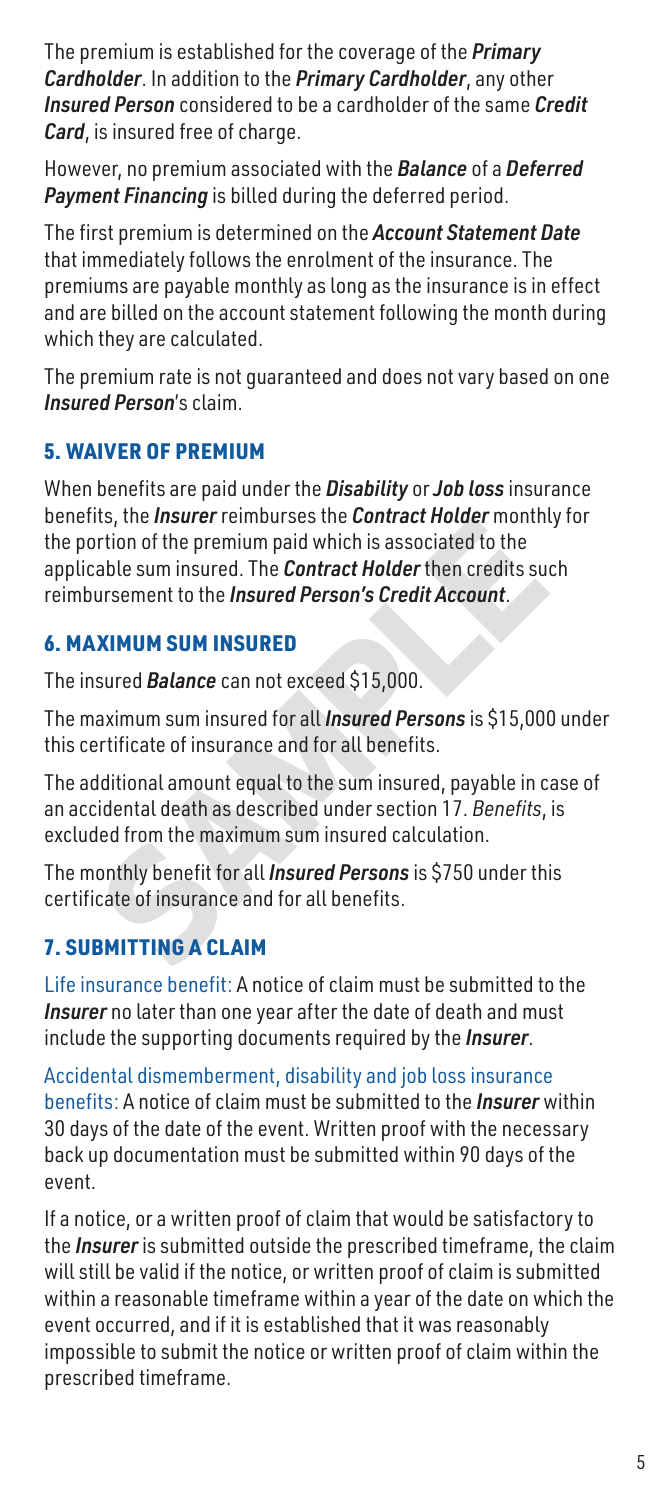#### 8. POLICY REVIEW

Once he has enrolled, the *Primary Cardholder* may consult the insurance policy at the *Contract Holder*'s head office during business hours. He may also obtain a copy at his own expense.

#### 9. CONTRACT

The policy, appendix, endorsements, insurance certificate, the welcome letter and enrolment form (if applicable) constitute your Assur-payment™ contract.

The *Insurer* must inform the *Contract Holder*, by means of a written notice sent at least 30 days in advance, of any modification that was made to the contract.

#### 10. EXCLUSION IN THE CASE OF MULTIPLE EVENTS

When the *Insurer* is paying monthly benefits to an *Insured Person* under the *Disability* or *Job Loss* insurance, no other claims presented for either of these coverages, under the same *Credit Account*, will be considered receivable until the monthly benefit payments associated with the first claim have ended.

#### 11. TERMINATION OF INSURANCE

**Int, will be considered receivable until the monthly benefit**<br>ents associated with the first claim have ended.<br>**ERMINATION OF INSURANCE**<br>surance is optional and the *Primary Cardholder* who enro<br>erminate it at any time. This insurance is optional and the *Primary Cardholder* who enrolled may terminate it at any time. If the cancellation is received within 30 days of the beginning of the coverage, any premiums paid will be reimbursed.

Coverage terminates on the earliest of:

- a) on the *Account Statement Date* following the date on which the *Primary Cardholder* informs the *Insurer*, verbally or in writing, of his desire to terminate the insurance;
- b) on the date of termination of the Assur-payment™ contract between the *Contract Holder* and the *Insurer*;
- c) on the date of revocation of the rights and privileges granted to the *Primary Cardholder* by the *Contract Holder*;
- d) on the date of the *Primary Cardholder*'s death;
- e) The day on which the benefits paid reach the maximum sum insured as defined in Section 6. *Maximum sum insured*.
- f) on the *Account Statement Date* following the *Primary Cardholder*'s 70th birthday in the case of life and accidental death and dismemberment coverage, or following the *Primary Cardholder*'s 65th birthday in the case of *Disability* and *Job Loss* coverage.

If an *Insured Person* other than the primary *Primary Cardholder* is in any of the situations described above in paragraphs c), d) or f), the insurance terminates only in respect of that person.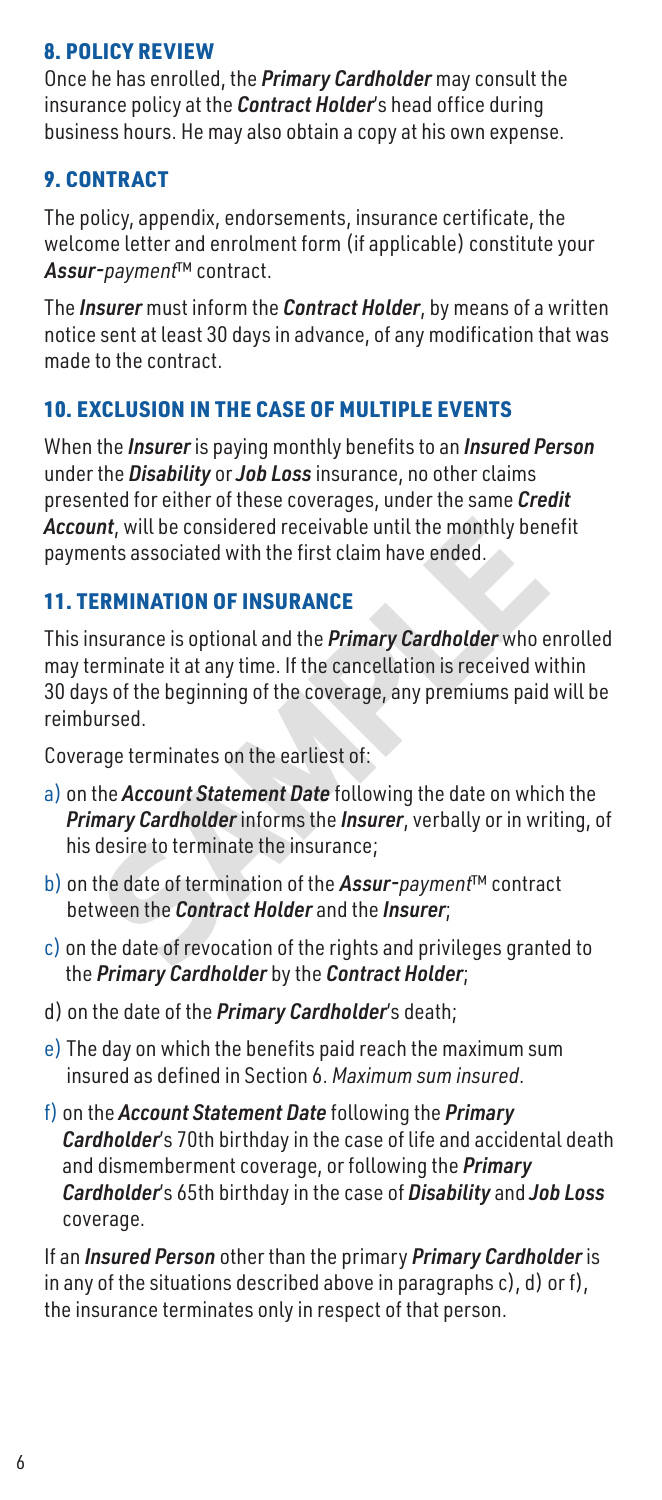## 12. CONTRACT MODIFICATIONS

Should the *Contract Holder* make any changes to its variable credit contracts or its account statements that change the scope of the coverage offered under the *Assur-payment*™ contract, the provisions of the latter shall continue to apply as before until an endorsement is added to the contract.

#### 13. PROTECTION OF PERSONAL INFORMATION

The *Insurer* is committed to protecting the privacy of any *Insured Person*'s personal information that was collected while providing services under the present insurance. The *Insurer* recognizes and respects a person's right to privacy concerning his personal information. Upon enrolment, the *Insurer* will open a confidential file containing any personal information collected with respect to the *Insured Person*. The file will be kept at the *Insurer*'s office. Access to the file will be limited to the *Insurer*'s employees, agents, business partners and service providers who require access within the scope of their duties, as well as individuals who were granted access by the *Insured Person*, or who are authorized by law.

For the *Insurer*, the personal information that is collected is used to perform administrative services with respect to the contract of insurance. These services include, but are not limited to:

- a) Determining eligibility under the group plan or any coverage;
- b) Enrolling of *Insured Persons* to the insurance; and
- c) Claim evaluation and settlement

## 14. RIGHT OF ACCESS TO PERSONAL INFORMATION

ope of their duties, as well as individuals who were grante<br>s by the *Insured Person*, or who are authorized by law.<br>*e Insurer*, the personal information that is collected is use<br>m administrative services with respect to An *Insured Person* has the right to access his personal information and to request, in writing, that any inaccurate information be corrected. In addition, the *Insured Person* can request that any outdated or unnecessary information be deleted. If the *Insurer* has medical information about the *Insured Person* which was not obtained directly from the *Insured Person*, the *Insurer* will only release the information to the *Insured Person* through the *Insured Person*'s *Physician*. To request access to his personal information the *Insured Person* must send a written request to the person responsible for information at the address hereunder:

Industrial Alliance Insurance and Financial Services Access information officer 1080 Grande Allée Street West, PO Box 1907, Station Terminus, Quebec, Qc G1K 7M3

## 15. COMPLAINT

The *Insured Person* who wishes to review the *Insurer*'s complaint policy or file a complaint may do so by visiting: https://ia.ca/corporate/complaint/file-complaint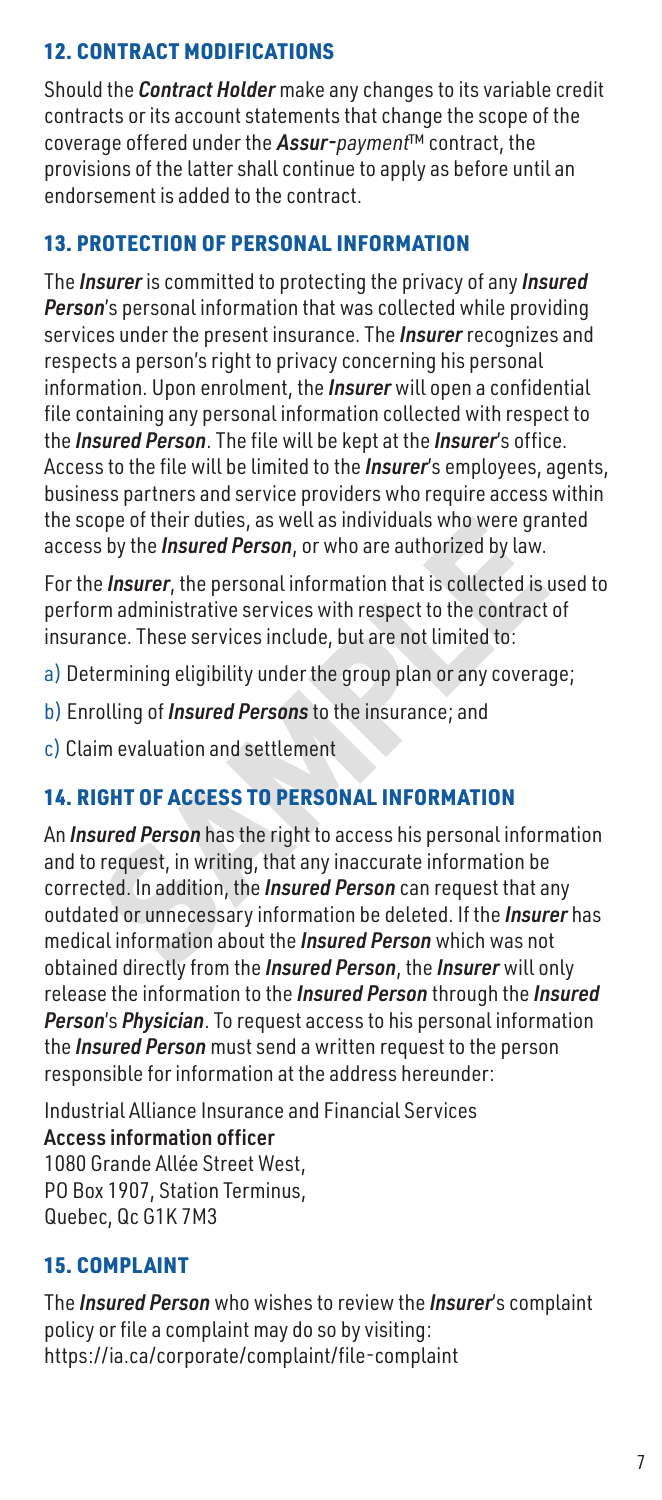# **LIFE, ACCIDENTAL DEATH AND DISMEMBERMENT INSURANCE**

### 16. SUM INSURED

The sum insured corresponds to the *Balance* on the *Account Statement Date* immediately preceding or coinciding with the date of death or the date of the *Accident* resulting in *Loss of use or dismemberment*, whichever occurs first. In addition to the *Balance* indicated on this account statement, the sum insured includes all *Credit Card* transactions made on or before the *Account Statement Date*, even if such transactions do not appear on the statement. Transactions carried out after the date of this statement are not taken into consideration for calculating the sum insured.

The *Insured Person* or his legal heirs must provide the *Insurer*, at the time of the claim, the statements required to calculate the sum insured.

#### 17. BENEFITS

- a) Life insurance: The sum insured is payable upon the death of any *Insured Person*.
- b) Accidental death: If the death of the *Insured Person* is caused directly by an *Accident* and occurs within 365 days following such *Accident*, the *Insurer* will pay an additional amount equal to the sum insured, up to the maximum sum insured as described under Section 6. *Maximum sum insured*.
- **ENEFITS**<br>
insurance: The sum insured is payable upon the death of a<br> **idental death:** If the death of the *Insured Person* is caused<br>
cectly by an *Accident* and occurs within 365 days following<br>
ident, the *Insurer* will c) Loss of use or dismemberment: If, following an *Accident*, an *Insured Person* suffers *Loss of use or dismemberment* of one or more limbs (hand, foot or eye) within a period of 365 days of said *Accident*, the *Insurer* shall pay a total benefit equal to 100% of the sum insured.

- Restriction: If the *Insured Person* dies within 365 days following the *Accident*, no benefit is payable for the *Loss of use or dismemberment*. Only the benefit provided in the event of accidental death is payable.

The total benefits paid for the entire duration of the insurance cannot exceed the maximum sum insured as defined in Section 6. *Maximum sum insured*.

#### 18. PAYMENT OF BENEFITS

Any death or *Loss of use or dismemberment* benefit whose payment was approved by the *Insurer* is paid to the *Contract Holder* for the benefit of the *Insured Person*. The *Contract Holder* then credits the *Insured Person*'s *Credit Account* with this amount.

#### 19. RESTRICTION IN CASE OF SUICIDE

The suicide of the *Primary Cardholder* during the first two years of insurance results in the termination of the insurance for all *Insured Persons*. The *Insurer*'s only obligation will then be to refund all premiums.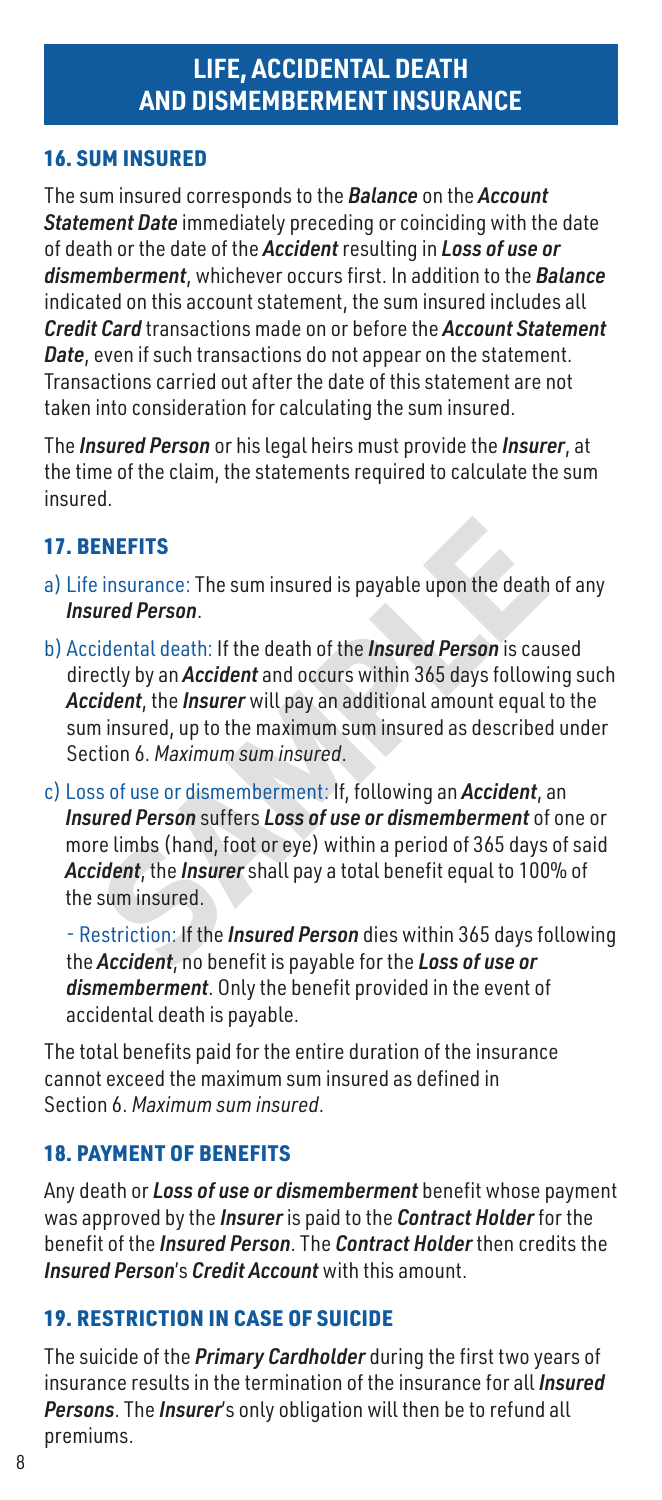### 20. RESTRICTIONS AND EXCLUSIONS

No benefit is payable if the death or dismemberment of the *Insured Person* results directly or indirectly from any of the following causes:

- a) a suicide, attempted suicide or self-inflicted injury, regardless of any impairment, *Illness*, or state of mind.
- b) chronic or excessive consumption of alcohol;
- c) any overdose from any substance or drug of any kind, whether legal or not and whether prescribed to the *Insured Person* or not;
- d) participation in a criminal act, a military operation, insurrection, riot or civil unrest or;
- e) flight or attempted flight in an aircraft, except when riding as a passenger (and not as a pilot or crew member);
- f) injuries suffered when the *Insured Person* was operating a motor vehicle while under the influence of narcotics or with a blood alcohol concentration in excess of 80 milligrams per 100 millilitres of blood (0.08).

#### **Pre-existing conditions**

No benefits are payable for a death:

- a) that occurs during the first year of insurance; and
- b)that is attributable to an *Illness* or injury for which the *Insured Person* was treated:
	- during the six months prior to the beginning of insurance; and
	- during the six months following the beginning of insurance.

hol concentration in excess of 80 milligrams per<br>millilitres of blood (0.08).<br>**xisting conditions**<br>mefits are payable for a death:<br>t occurs during the first year of insurance; and<br>is attributable to an **Illness** or injury The *Insurer* does not pay any benefits in respect of any *Equal Billing* or *Deferred Payment Financing* for a death:

- a) that occurs during the first year after the purchase; and
- b)that is attributable to an *Illness* or injury for which the *Insured Person* has been treated:
	- during the six months preceding the purchase; and
	- during the six months following the purchase.

The *Insurer* considers an *Insured Person* to have been treated for an *Illness*, for any symptoms associated with an *Illness*, or for an injury, when the *Insured Person* has:

- a) consulted a *Physician* or another *Health Care Professional*, or received treatments from such specialist;
- b) undergone tests;
- c) taken drugs prescribed by a *Physician*; or
- d) been hospitalized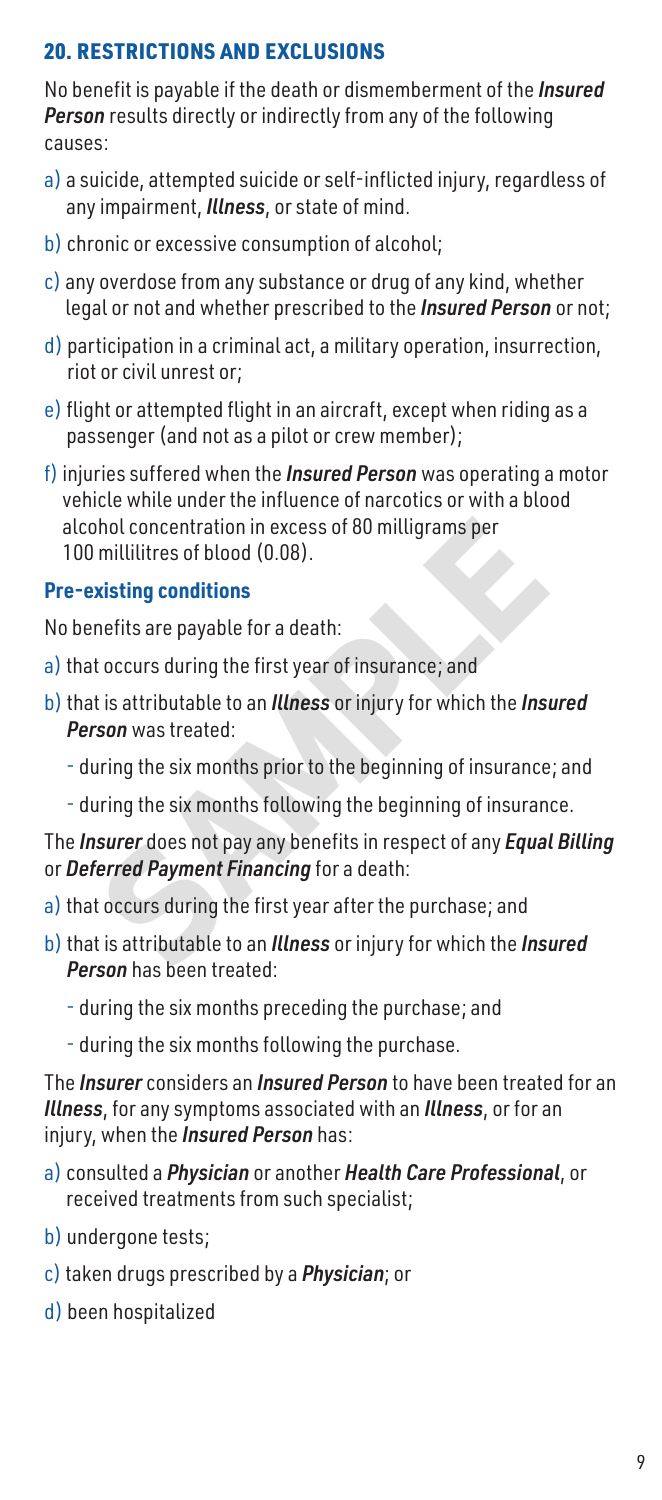# **DISABILITY INSURANCE**

## 21. SUM INSURED

The sum insured corresponds to the *Balance* on the *Account Statement Date* immediately preceding or coinciding with the date of *Disability*. In addition to the *Balance* indicated on this account statement, the sum insured includes all *Credit Card* transactions performed on or before the *Account Statement Date*, even if such transactions do not appear on the statement. Transactions carried out after the date of this statement are not taken into consideration for calculating the sum insured.

The *Insured Person* or the legal heirs must provide the *Insurer*, at the time of the claim, the statements required to calculate the sum insured.

## 22. BENEFIT AMOUNT

onthly benefit shall correspond to the *Minimum Payment*<br>ed by the *Contract Holder* on the account statement for th<br>oinciding with or immediately preceding the onset of<br>*ility*.<br>J the indemnity period, the monthly benefit The monthly benefit shall correspond to the *Minimum Payment* required by the *Contract Holder* on the account statement for the date coinciding with or immediately preceding the onset of *Disability*.

During the indemnity period, the monthly benefit may be adjusted to take into account the sum insured.

The *Insurer* agrees to pay 1/30 of the monthly benefit for each day of *Disability* during which the *Insured Person* is entitled to this benefit under the present contract.

The monthly benefit for an *Insured Person* may not exceed the maximum monthly benefit as defined in Section 6. *Maximum sum insured*.

The total benefits paid during the entire duration of the insurance may not exceed the maximum sum insured as defined under Section 6. *Maximum sum insured*.

# 23. PAYMENT OF BENEFITS AND WAITING PERIOD

Payment of benefits: All *Disability* benefit payments approved by the *Insurer* shall be paid to the *Contract Holder* for the benefit of the *Insured Person*. The *Contract Holder* shall then credit the *Insured Person*'s account for this amount.

Waiting period: The *Insurer* pays benefits starting from the first day of total *Disability* as long as such *Disability* lasts for a continuous period of at least 30 days

# 24. SUCCESSIVE PERIODS OF DISABILITY

The *Insured Person* who is receiving *Disability* benefits does not have to satisfy the waiting period requirements again in the case of successive periods of *Disability* resulting from the same *Illness* or *Accident*, if such periods are separated by a period of less than 90 days during which the *Insured Person* was not disabled. The waiting period shall not apply again, and each *Disability* period shall be considered a continuation of the previous one. The total monthly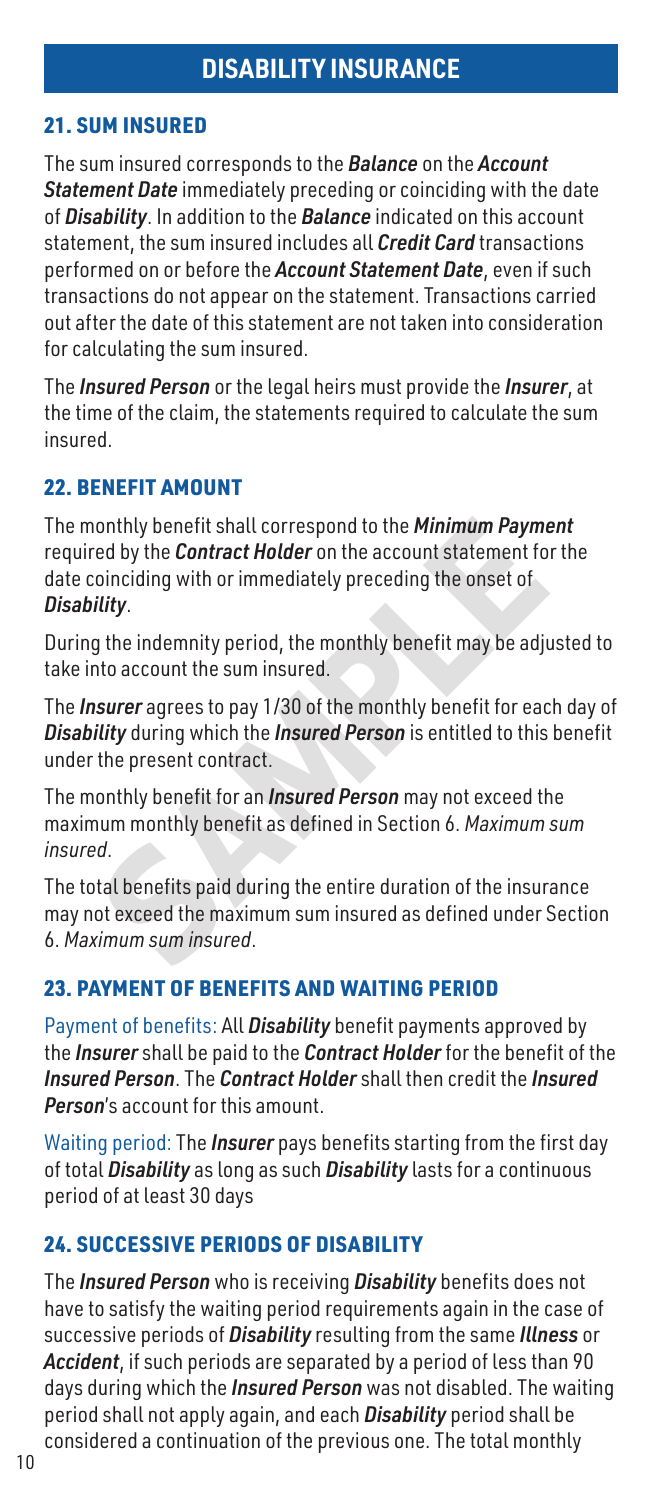benefits paid for all successive periods of *Disability* shall not exceed the sum insured that was calculated during the first *Disability* period.

#### 25. TERMINATION OF BENEFITS

Benefits shall automatically terminate upon the earliest of the following dates:

- a) the date the *Insured Person* is no longer disabled, is performing *Gainful Employment*, receiving training or returns to school;
- b) the date the sum insured (excluding accrued interest) has been paid in full by the *Insurer*;
- $c)$  the date the insurance terminates as provided in Section 11. *Termination of benefits*

## 26. RESTRICTIONS AND EXCLUSIONS

No benefit is payable if the *Disability* of the *Insured Person* results directly or indirectly from any of the following causes:

- a) a self-inflicted injury, unless medical evidence establishes that the injury was directly related to a mental health *Illness*;
- b) chronic or excessive consumption of alcohol;
- c) participation in a criminal act, a military operation, insurrection, riot or civil unrest;
- d) flight or attempted flight in an aircraft, except when riding as a passenger (and not as a pilot or crew member); or
- ly or indirectly from any of the following causes:<br>Elf-inflicted injury, unless medical evidence establishes th<br>injury was directly related to a mental health **Illness;**<br>onic or excessive consumption of alcohol;<br>ticipation e)injuries suffered when the *Insured Person* was operating a motor vehicle while under the influence of narcotics or with a blood alcohol concentration in excess of 80 milligrams per 100 millilitres of blood (0.08).

#### **Pre-existing conditions**

No benefits are payable for a *Disability*:

- a) that occurs during the first year or insurance; and
- b)that is attributable to an *Illness* or injury for which the *Insured Person* was treated:
	- during the six months prior to the beginning of insurance; and
	- during the six months following the beginning of insurance.

#### The *Insurer* does not pay any benefits in respect of any *Equal billing* or *Deferred payment financing* for a *Disability*:

- a) that occurs during the first year after the purchase; and
- b) that is attributable to an *Illness* or injury for which the *Insured Person* has been treated:
	- during the six months preceding the purchase; and
	- during the six months following the purchase.

The *Insurer* deems an *Insured Person* to have been treated for an *Illness*, for any symptoms associated with an *Illness*, or for an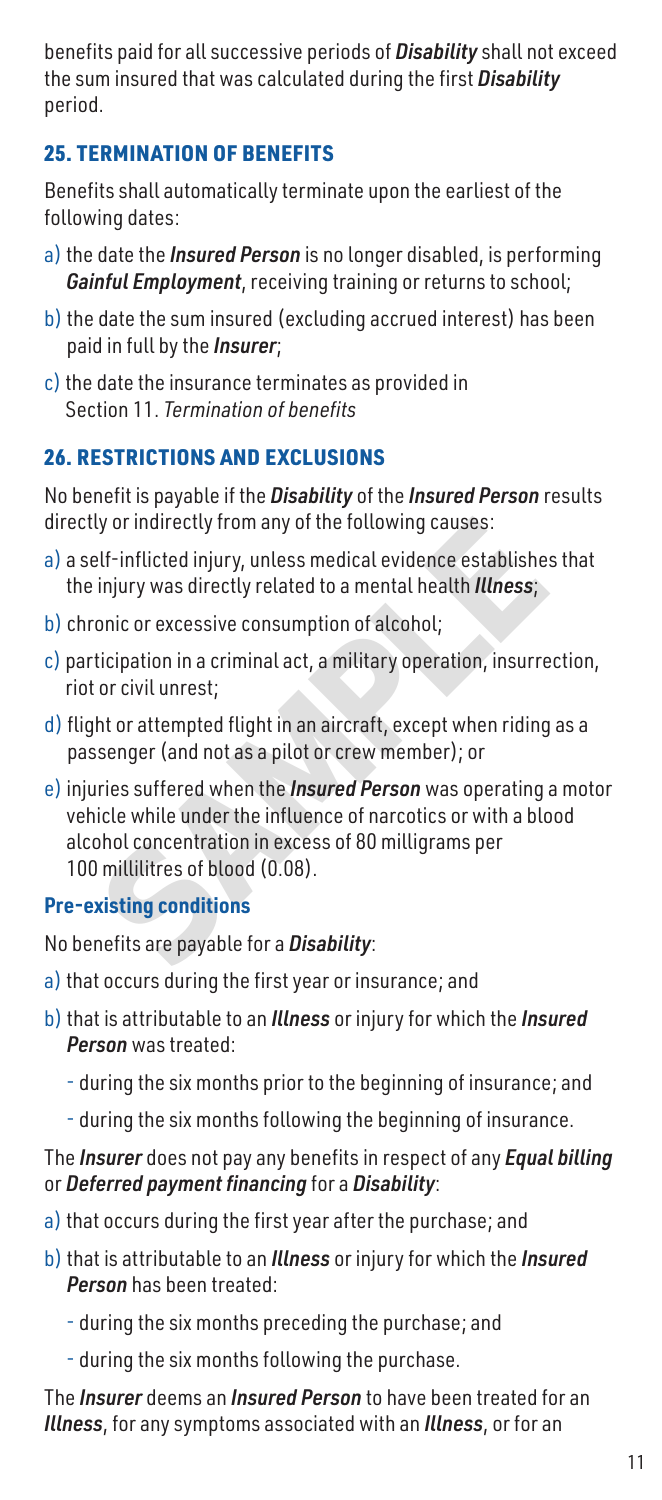injury, when the *Insured Person* has:

- a) consulted a *Physician* or another *Health Care Professional*, or received treatments from such specialist;
- b) undergone tests;
- c) taken drugs prescribed by a *Physician*; or
- d) been hospitalized

## 27. PROOF OF DISABILITY

The *Insured Person* is responsible for providing the *Insurer* with satisfactory proof of *Disability*. Such proof may include the opinion of a specialist physician and copies of test results.

The *Insurer* may require at any time for the *Insured Person* to:

- a) provide satisfactory proof of continuing *Disability*;
- b) be examined by one or more *Physicians* or *Health Care Professionals* designated by the *Insurer*.

# **JOB LOSS INSURANCE**

#### 28. SUM INSURED

**SAMPLE SET ASSEMANCE**<br> **SAMPLE SET ASSEMBED**<br>
IM INSURED<br>
IM INSURED<br>
IM INSURED<br>
IM INSURED<br>
IM INSURED<br>
IM INSURED<br>
IM INSURED<br>
IM INSURED<br>
IM INSURED<br>
IM INSURED<br>
IM INSURED<br>
IM INSURED<br>
IM INSURED<br>
IM INSURED<br>
INSUREM The sum insured corresponds to the *Balance* on the *Account Statement Date* immediately preceding or coinciding with the date the *Insured Person* was notified of the loss of his job by his employer. In addition to the *Balance* indicated on this account statement, the sum insured includes all *Credit Card* transactions performed on or before the *Account Statement Date*, even if such transactions do not appear on the statement. Transactions carried out after the date of this statement are not taken into consideration for calculating the sum insured.

The *Insured Person* or the legal heirs must provide the *Insurer*, at the time of the claim, the statements required to calculate the sum insured.

#### 29. BENEFIT AMOUNT

The monthly benefit shall correspond to the *Minimum Payment* required by the *Contract Holder* on the account statement for the date coinciding with or immediately preceding the date the *Insured Person* was notified by his employer of the *Job Loss*.

During the indemnity period, the monthly benefit may be adjusted to take into account the sum insured.

The *Insurer* agrees to pay 1/30 of the monthly benefit for each day of unemployment during which the *Insured Person* is entitled to this benefit under the present contract.

The monthly benefit for an *Insured Person* may not exceed the maximum monthly benefit as defined in Section 6. *Maximum sum insured*.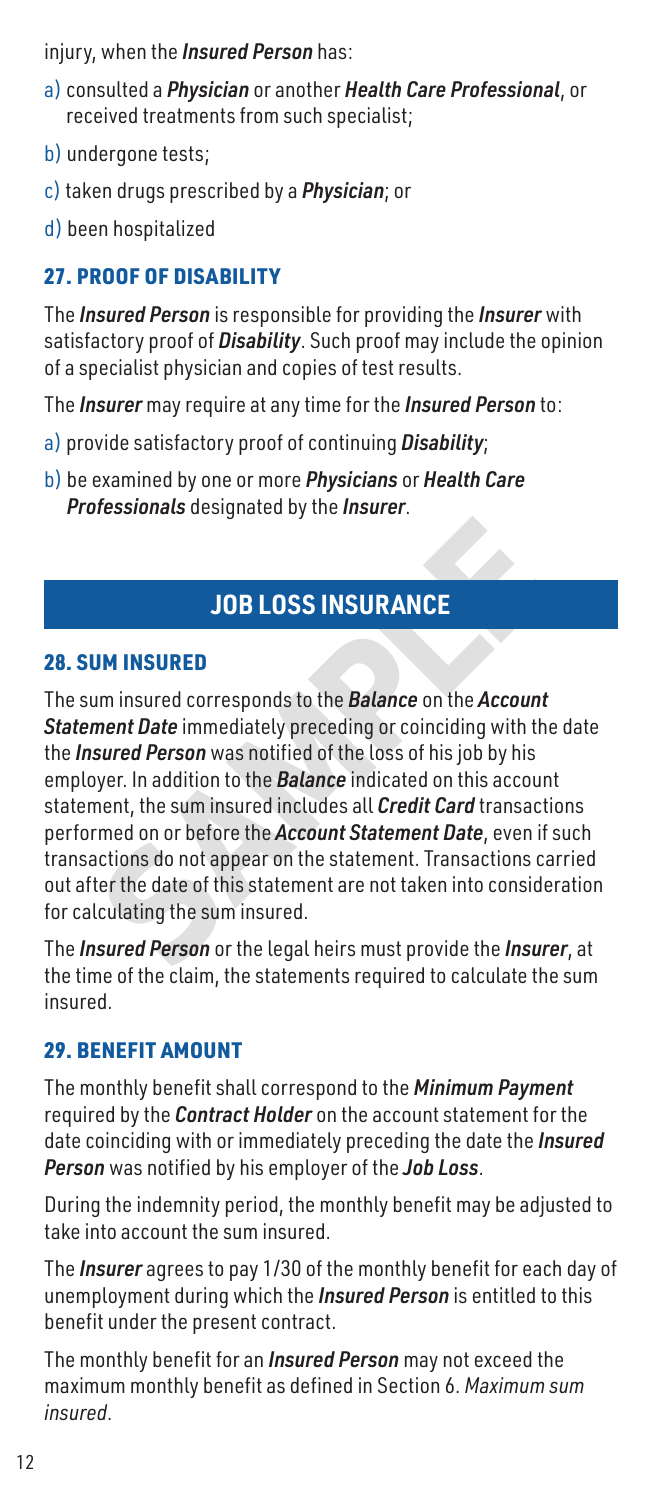The total benefits paid during the entire duration of the insurance may not exceed the maximum sum insured as defined under Section 6. *Maximum sum insured*

#### 30. PAYMENT OF BENEFITS AND WAITING PERIOD

Payment of benefits: All *Job Loss* benefit payments approved by the *Insurer* shall be paid to the *Contract Holder* for the benefit of the *Insured Person*. The *Contract Holder* shall then credit the I*nsured Person*'s account for this amount.

Waiting period: The *Insurer* pays benefits starting from the 31st consecutive day following the date of the *Job Loss*.

Eligibility for benefits following an indemnity period: After an indemnity period, the *Insured Person* shall once again become eligible for benefits if he once again meets the *Job Loss* criteria set out in Section 1. *Definitions*.

#### 31. TERMINATION OF BENEFITS

Benefits shall automatically terminate upon the earliest of the following dates:

- its shall automatically terminate upon the earliest of the<br>
ing dates:<br>
date the **Insured Person** performs **Gainful Employment** of<br>
urns to school full time;<br>
en the sum insured (excluding accrued interest) has been<br>
ull b a) the date the *Insured Person* performs *Gainful Employment* or returns to school full time;
- b) when the sum insured (excluding accrued interest) has been paid in full by the *Insurer*;
- c) when the insurance terminates as provided in Section 11. *Termination of benefits*.

## 32. EXCLUSIONS

The *Insurer* does not pay any benefit in the event of any of the following:

- a) loss of a *Seasonal Job*, occasional, part-time or temporary job;
- b) loss of a job which is not an insurable job according to Human Resources Development Canada;
- c) *Job Loss* that the *Insured Person* was aware of at the time of enrolment;
- d) *Job Loss* that occurs within 30 days following the beginning of insurance;
- e) *Job Loss* associated with voluntary resignation;
- f) *Job Loss* associated with a strike, lockout, fraud or criminal infraction;
- g) *Job Loss* associated with the termination of a fixed-term contract;
- h) *Leave* that does not terminate the employment relationship;
- i) any termination of employment associated with retirement.

#### 33. PROOF OF JOB LOSS

The *Insured Person* is responsible for providing the *Insurer* with satisfactory proof of *Job Loss* and continuing unemployment.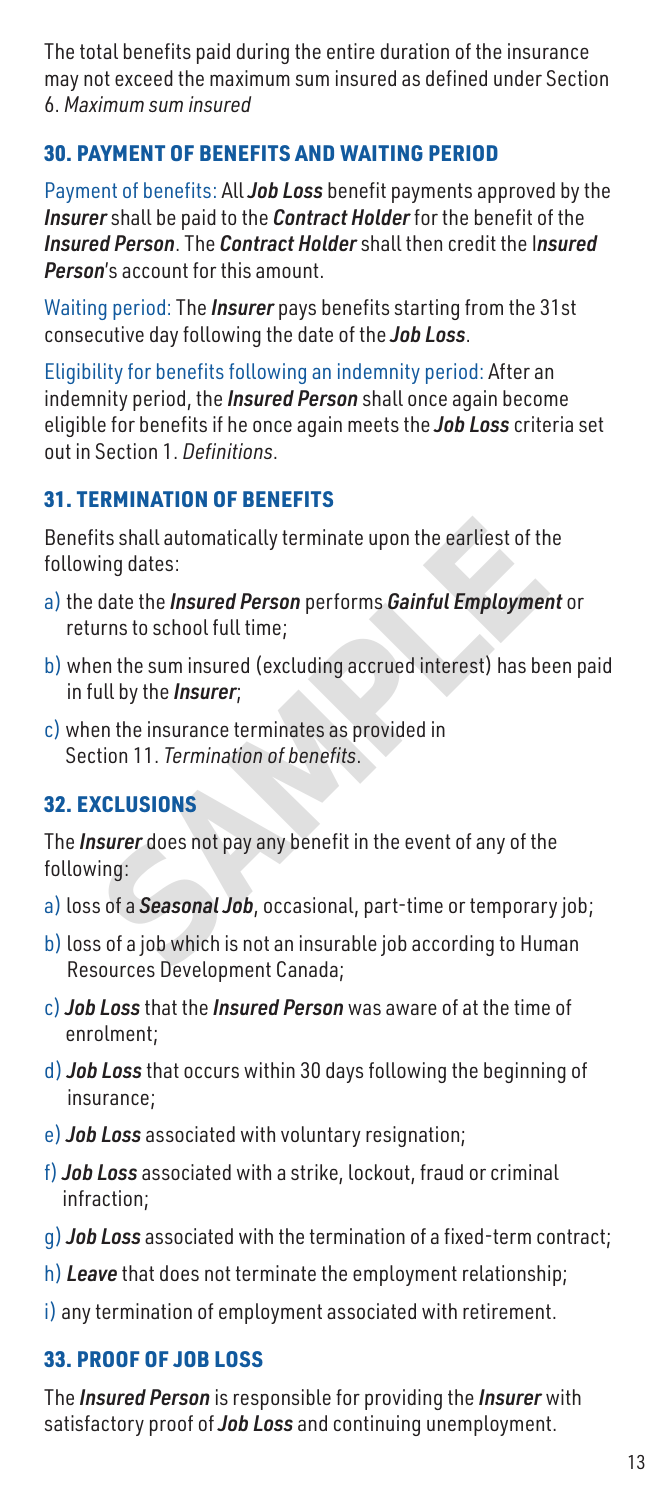# **APPENDIX 5 (a.31) - NOTICE OF CANCELLATION OF AN INSURANCE CONTRACT**

#### **NOTICE GIVEN BY THE DISTRIBUTOR**

In accordance with Section 440 of the *Act respecting the distribution of financial products and services* (Chapter D 9.2).

#### **THE ACT RESPECTING THE DISTRIBUTION OF FINANCIAL PRODUCTS AND SERVICES GIVES YOU IMPORTANT RIGHTS.**

The Act allows you to cancel this insurance contract without penalty within 10 days of signing it. The *Insurer* may however grant you a longer period.

To do so, you must give the *Insurer* notice within the allotted time frame by registered mail or any means providing a confirmation of receipt.

tageous conditions that were extended to you due to this tageous conditions that were extended to you due to this nect. Contact your distributor or check your contract for moration.<br>The applicable period is expired, you ma Despite the cancellation of such insurance contract, the first contract will remain in force. Beware that you may lose advantageous conditions that were extended to you due to this contract. Contact your distributor or check your contract for more information.

Once the applicable period is expired, you may cancel your insurance at any time, but penalties may apply.

For further information, contact the Autorité des marchés financiers 1-877-525-0337 or visit www.lautorite.qc.ca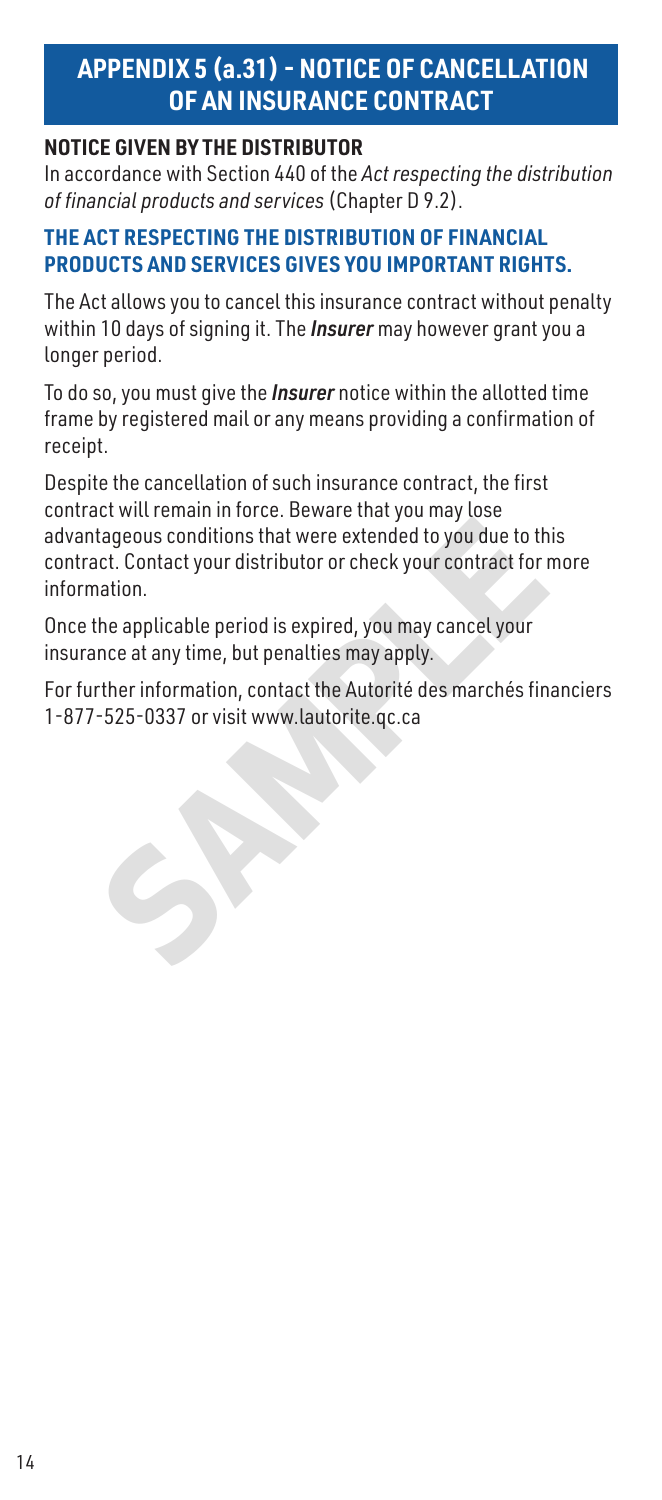#### **NOTICE OF CANCELLATION OF AN INSURANCE CONTRACT**

To: Industrial Alliance Insurance and Financial Services Inc. 2200 McGill College Ave., Montreal, Qc H3A 2S6

Date:

(date notice is sent)

Under Section 441 of the Act respecting the distribution of financial products and services, I hereby cancel insurance contract no.:

| (contract number, if available) |
|---------------------------------|
|                                 |
| Agreed on:                      |
| (date contract was signed)      |
|                                 |
| In:                             |
| (place contract signed)         |
|                                 |
| (name of the client)            |
|                                 |
| (signature of the client)       |
|                                 |
|                                 |
|                                 |
|                                 |